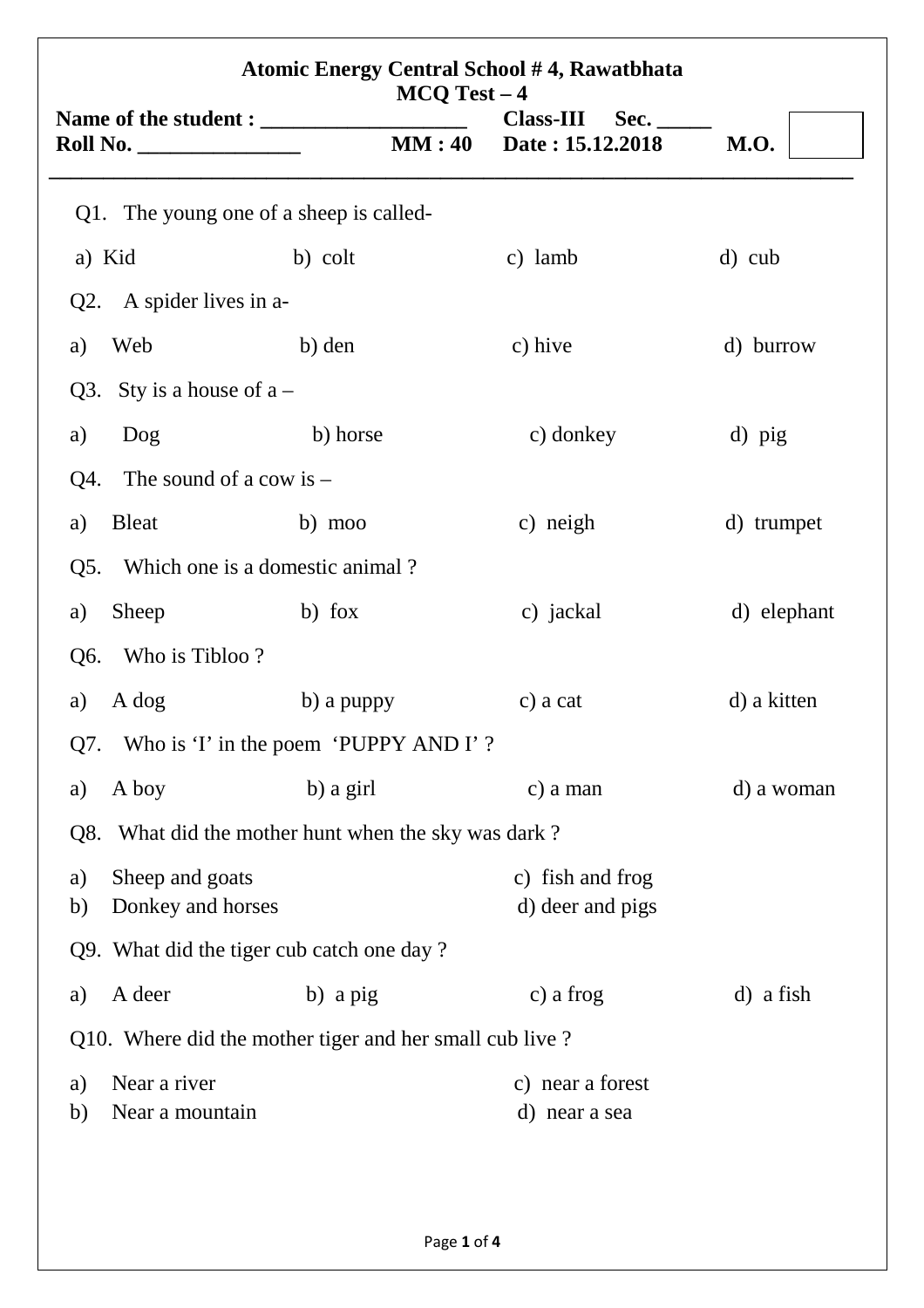| $\operatorname{Q11}$ गुरूजी थैली में क्या लेकर जा रहे थे ? |                                                                                     |                              |                               |  |  |
|------------------------------------------------------------|-------------------------------------------------------------------------------------|------------------------------|-------------------------------|--|--|
| (क) मक्का                                                  | (ख) ज्वार                                                                           | (ग) गेहूँ                    | (घ) बाजरा                     |  |  |
| Q12 ''आटा सानने'' को यह भी कहते हैं -                      |                                                                                     |                              |                               |  |  |
|                                                            | (क) आटा पीसना (ख) आटा गलाना                                                         |                              | (ग) आटा फुलाना (घ) आटा फेंकना |  |  |
|                                                            | $\rm Q13$ हलवा बनाने के लिए इनमें से किस चीज़ की जरुरत नहीं पड़ती है ?              |                              |                               |  |  |
| (क) सूजी                                                   | (ख) चीनी                                                                            | (ग) नमक                      | (घ) पानी                      |  |  |
| $Q$ 14 सुराही खरीदने किसके पास जाते हैं ?                  |                                                                                     |                              |                               |  |  |
|                                                            | (क) नाई के पास          (ख) कुम्हार के पास     (ग) ग्वाले के पास    (घ) मोची के पास |                              |                               |  |  |
| Q15 दिए गए शब्दों में से मिठाई पर गोला लगाओ ।              |                                                                                     |                              |                               |  |  |
|                                                            | (क) अगरतला           (ख) मैंसूरपाक                                                  | (ग) ब्रहमपुत्र               | (घ) रागी                      |  |  |
| $\rm Q16$ आजादी का अर्थ तुम क्या समझते हो ?                |                                                                                     |                              |                               |  |  |
| (क) परतंत्रता                                              | (ख) जागरुकता         (ग)  स्वतंत्रता                                                |                              | (घ) मित्रता                   |  |  |
| Q17 हाथी की बोली पर गोला लगाओ।                             |                                                                                     |                              |                               |  |  |
|                                                            | (क) मिमियाना        (ख) हिनहिनाना       (ग) चिंघाड़ना                               |                              | (घ) रॅभाना                    |  |  |
| $\rm Q18$ उड़िया, बंगाली , मराठी , मलयायम क्या हैं ?       |                                                                                     |                              |                               |  |  |
|                                                            | (क) कहानियाँ           (ख) पुस्तकें                                                 | (ग) भाषाएँ                   | (घ) कविताएँ                   |  |  |
| $\rm Q19$ मीरा बहन ने किस आश्रम की स्थापना की थी ?         |                                                                                     |                              |                               |  |  |
|                                                            | (क) साबरमती आश्रम (ख) रामाश्रम                                                      | (ग) गोपाल आश्रम              | (घ) अनाथाश्रम                 |  |  |
| $\rm Q20$ बाघ गाँव तक शिकार करने क्यों पहूँच जाता है ?     |                                                                                     |                              |                               |  |  |
| (क) जंगल कट जाने के कारण                                   |                                                                                     | (ख) बारिश होने के कारण       |                               |  |  |
|                                                            | (ग) शिकारियों के डर के कारण                                                         | (घ) जंगल में आग लगने के कारण |                               |  |  |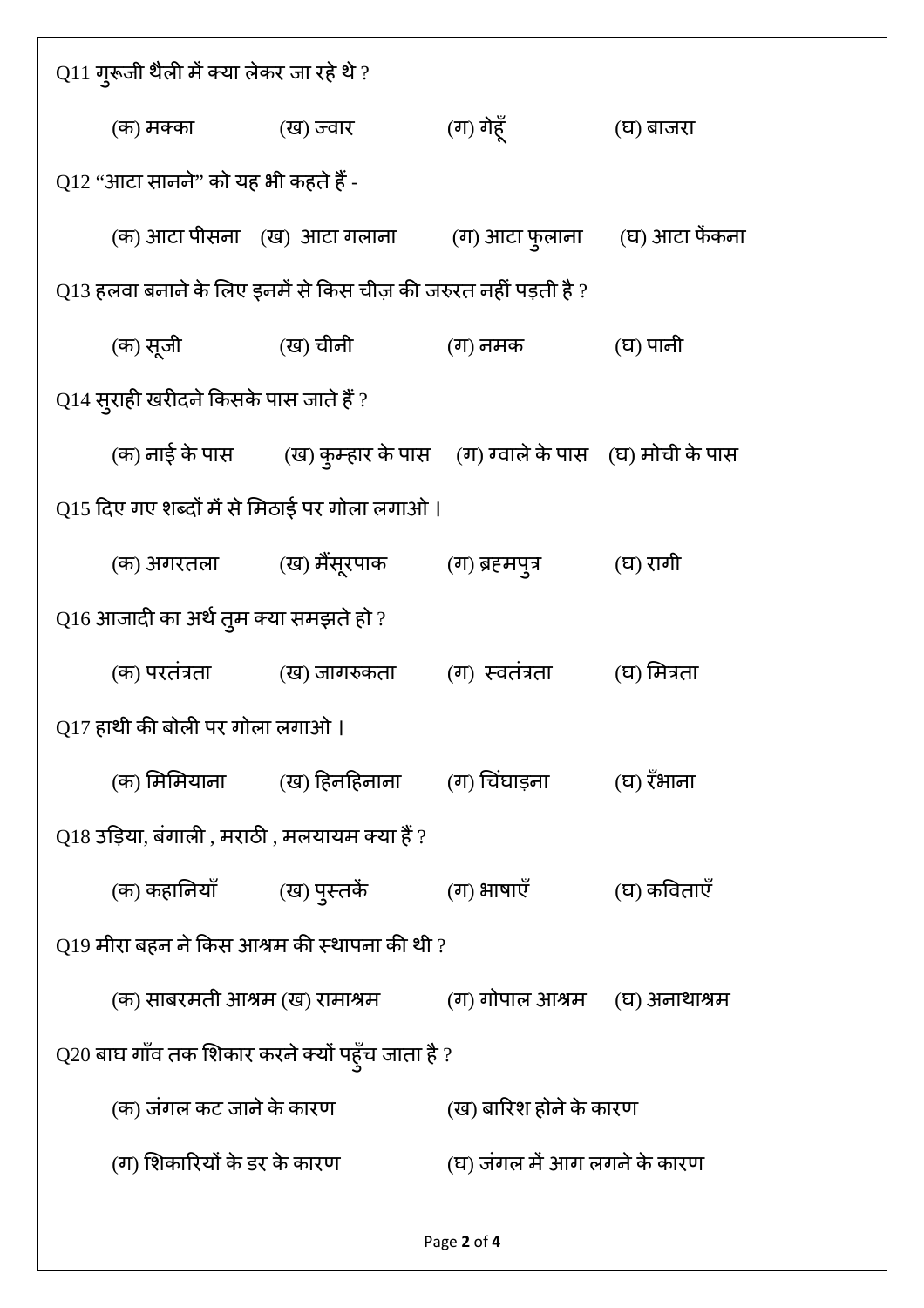| Q.21) There are 4 dogs. How many legs are there altogether?                                   |                                |             |           |               |  |  |
|-----------------------------------------------------------------------------------------------|--------------------------------|-------------|-----------|---------------|--|--|
|                                                                                               | A) 13 b) 14                    |             | $c)$ 15   | $d)$ 16       |  |  |
|                                                                                               |                                |             |           |               |  |  |
|                                                                                               | A) 20. B) 22                   |             | c) $24$   | $d)$ 26       |  |  |
|                                                                                               |                                |             |           |               |  |  |
|                                                                                               | A) 11 b) 33                    |             | c) $77$   | d) 75         |  |  |
|                                                                                               |                                |             |           |               |  |  |
|                                                                                               | A) 62. B) 63                   |             | c) $64.$  | D $(65)$      |  |  |
|                                                                                               |                                |             |           |               |  |  |
|                                                                                               | A) 4 b) 1                      |             | c) $2$    | $d)$ 3        |  |  |
| Q.26) 3 candies were given to each student. If 19 students are there in class, how many total |                                |             |           |               |  |  |
|                                                                                               | candies are distributed?       |             |           |               |  |  |
|                                                                                               |                                |             |           |               |  |  |
|                                                                                               | A) $55$                        | b) $57$     | c) $59$   | $d$ ) 61      |  |  |
|                                                                                               |                                |             |           |               |  |  |
|                                                                                               | A) 15                          | b) $40$     | c) $21$   | $d$ )18       |  |  |
|                                                                                               | Q.28) Which one is heavier?    |             |           |               |  |  |
|                                                                                               | A) shoes                       | b) elephant | c) pencil | d) school bag |  |  |
|                                                                                               | Q.29) Which need a bigger bag? |             |           |               |  |  |
|                                                                                               | A) eraser                      | b) scale    | c) books  | d) pencil     |  |  |
|                                                                                               |                                |             |           |               |  |  |